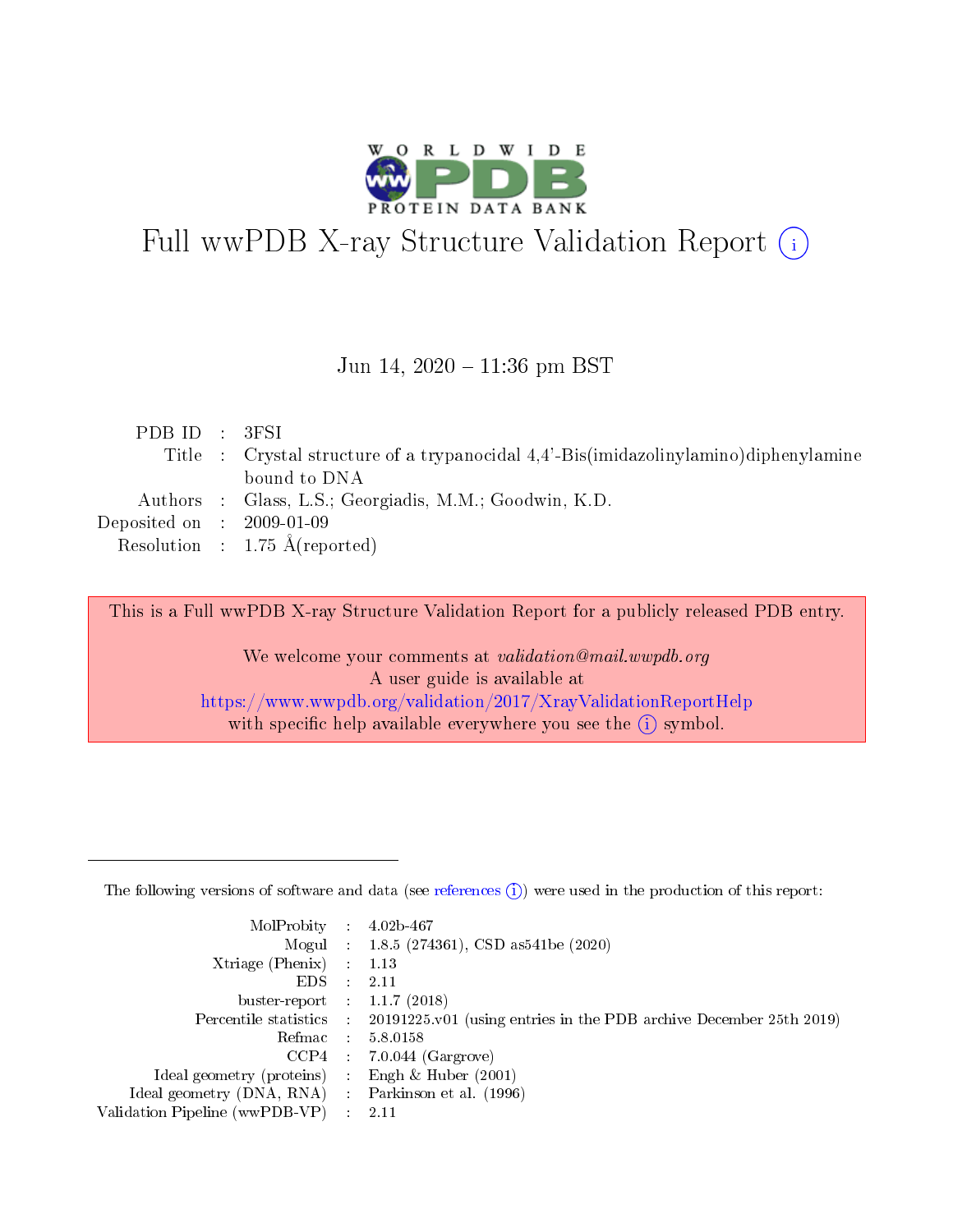# 1 [O](https://www.wwpdb.org/validation/2017/XrayValidationReportHelp#overall_quality)verall quality at a glance  $(i)$

The following experimental techniques were used to determine the structure: X-RAY DIFFRACTION

The reported resolution of this entry is 1.75 Å.

Percentile scores (ranging between 0-100) for global validation metrics of the entry are shown in the following graphic. The table shows the number of entries on which the scores are based.



| Metric                | Whole archive<br>$(\#\text{Entries})$ | <b>Similar resolution</b><br>$(\#\text{Entries}, \text{resolution range}(\AA))$ |
|-----------------------|---------------------------------------|---------------------------------------------------------------------------------|
| Clashscore            | 141614                                | 2466 (1.76-1.76)                                                                |
| Ramachandran outliers | 138981                                | $2437(1.76-1.76)$                                                               |
| Sidechain outliers    | 138945                                | $2437(1.76-1.76)$                                                               |
| RSRZ outliers         | 127900                                | $2298(1.76-1.76)$                                                               |

The table below summarises the geometric issues observed across the polymeric chains and their fit to the electron density. The red, orange, yellow and green segments on the lower bar indicate the fraction of residues that contain outliers for  $\geq=3$ , 2, 1 and 0 types of geometric quality criteria respectively. A grey segment represents the fraction of residues that are not modelled. The numeric value for each fraction is indicated below the corresponding segment, with a dot representing fractions  $\epsilon = 5\%$  The upper red bar (where present) indicates the fraction of residues that have poor fit to the electron density. The numeric value is given above the bar.

|  | $\boxed{\text{Mol}}$ Chain   Length | Quality of chain |                        |  |  |  |  |  |
|--|-------------------------------------|------------------|------------------------|--|--|--|--|--|
|  | 255                                 | 6%<br>76%        | 20%<br>$\cdot$ $\cdot$ |  |  |  |  |  |
|  |                                     | 38%              | 63%                    |  |  |  |  |  |
|  |                                     | 50%              | 50%                    |  |  |  |  |  |

The following table lists non-polymeric compounds, carbohydrate monomers and non-standard residues in protein, DNA, RNA chains that are outliers for geometric or electron-density-fit criteria:

|  |                                                     |  |  | Mol   Type   Chain   Res   Chirality   Geometry   Clashes   Electron density |
|--|-----------------------------------------------------|--|--|------------------------------------------------------------------------------|
|  | $\boxed{4}$ $\boxed{ACT}$ $\boxed{A}$ $\boxed{379}$ |  |  |                                                                              |

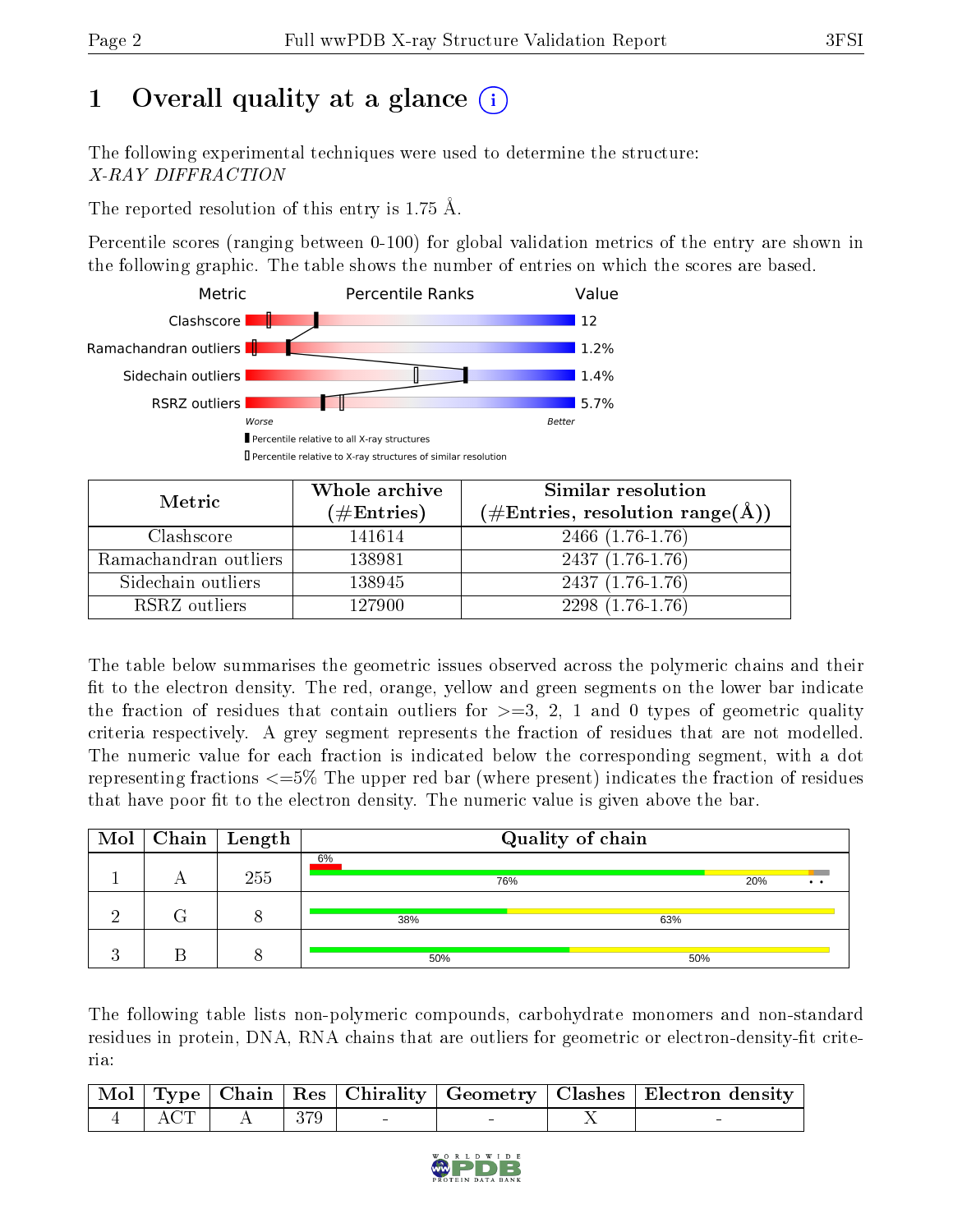# 2 Entry composition (i)

There are 6 unique types of molecules in this entry. The entry contains 2580 atoms, of which 0 are hydrogens and 0 are deuteriums.

In the tables below, the ZeroOcc column contains the number of atoms modelled with zero occupancy, the AltConf column contains the number of residues with at least one atom in alternate conformation and the Trace column contains the number of residues modelled with at most 2 atoms.

Molecule 1 is a protein called Reverse transcriptase domain.

| Mol | Chain | Residues |                          | Atoms  |         |  |  | $\mid$ ZeroOcc $\mid$ AltConf $\mid$ Trace |  |
|-----|-------|----------|--------------------------|--------|---------|--|--|--------------------------------------------|--|
|     |       | 248      | $\mathrm{Total}$<br>1982 | - 1274 | 346 355 |  |  |                                            |  |

Molecule 2 is a DNA chain called 5'-D(\*CP\*TP\*TP\*AP\*AP\*TP\*TP\*C)-3'.

| Mol | Chain   Residues | Atoms            |  |          | $\text{ZeroOcc}$   AltConf   Trace |  |  |  |
|-----|------------------|------------------|--|----------|------------------------------------|--|--|--|
|     |                  | Total C N<br>157 |  | 78 24 48 |                                    |  |  |  |

Molecule 3 is a DNA chain called 5'-D(P\*GP\*AP\*AP\*TP\*TP\*AP\*AP\*G)-3'.

| Mol | $\cap$ hain | Residues | $\rm\bf Atoms$     |            |    |    |  | $ZeroOcc \mid AltConf \mid Trace$ |  |
|-----|-------------|----------|--------------------|------------|----|----|--|-----------------------------------|--|
|     |             |          | $\rm Total$<br>168 | C N<br>80. | 34 | 46 |  |                                   |  |

• Molecule 4 is ACETATE ION (three-letter code: ACT) (formula:  $C_2H_3O_2$ ).



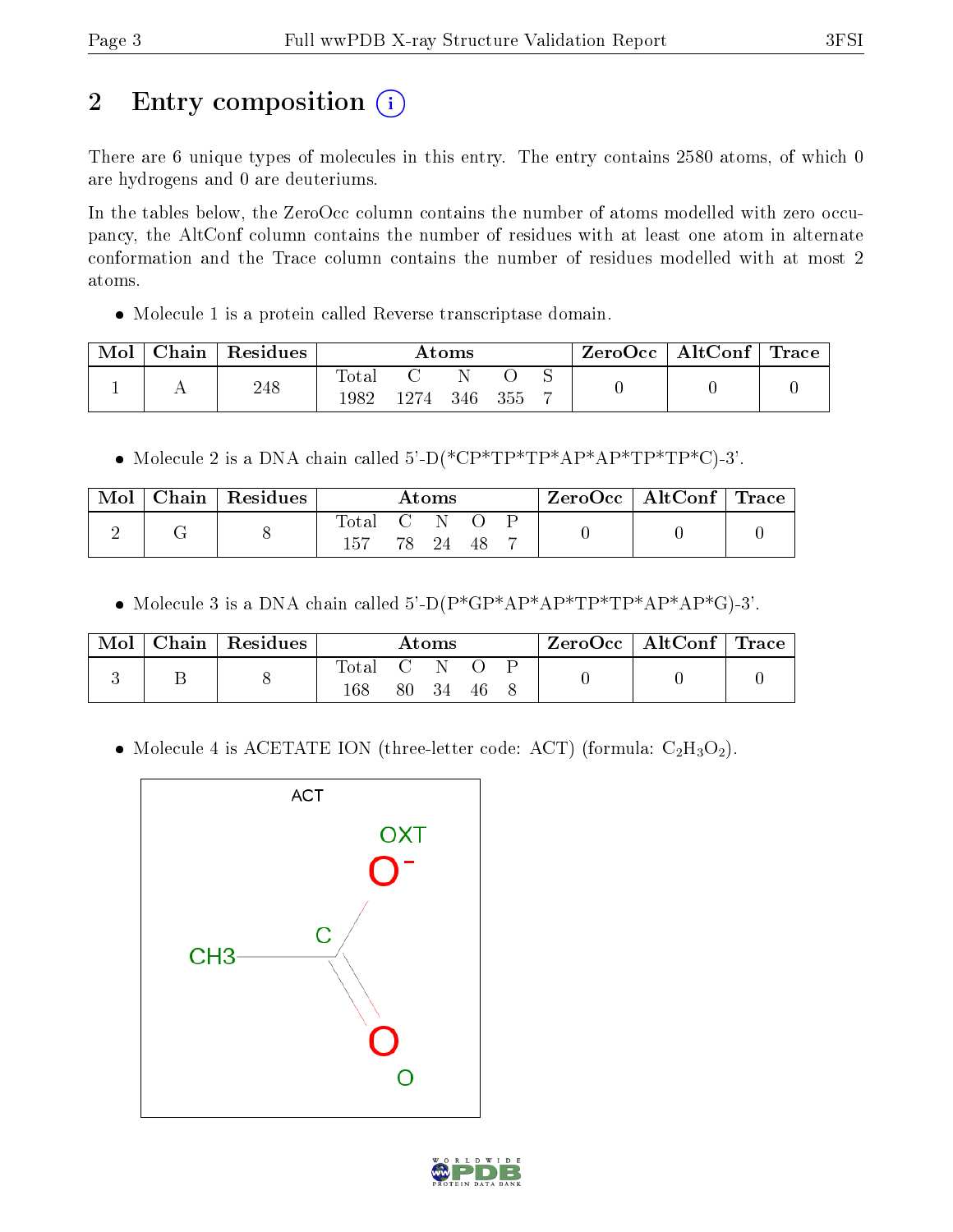| Mol |   | Chain   Residues | Atoms                                                                   | ZeroOcc   AltConf |
|-----|---|------------------|-------------------------------------------------------------------------|-------------------|
|     | А |                  | Total<br>C<br>$\left( \right)$<br>$\overline{2}$<br>$\overline{2}$<br>4 |                   |
|     |   |                  | Total<br>C<br>$\left($<br>$\overline{2}$<br>$\overline{2}$<br>4         |                   |
|     | А |                  | Total<br>C<br>$\Omega$<br>$\overline{2}$<br>$\overline{2}$              |                   |
|     | А |                  | Total<br>C<br>$\left($<br>$\overline{2}$<br>$\overline{2}$<br>4         |                   |
|     |   |                  | Total<br>$\cap$<br>2<br>2                                               |                   |

 Molecule 5 is N1-(4,5-dihydro-1H-imidazol-2-yl)-N4-(4-((4,5-dihydro-1H-imidazol-2-yl)amin o)phenyl)benzene-1,4-diamine (three-letter code: MWB) (formula:  $C_{18}H_{21}N_7$ ).



|  | $\text{Mol}$   Chain   Residues | Atoms |  |  | $ZeroOcc \   \ AltConf$ |  |
|--|---------------------------------|-------|--|--|-------------------------|--|
|  |                                 | fotal |  |  |                         |  |

Molecule 6 is water.

| Mol |   | Chain Residues | Atoms               | $ZeroOcc \   \ AltConf \  $ |
|-----|---|----------------|---------------------|-----------------------------|
|     |   | 221            | Total<br>221<br>221 |                             |
|     | G | 3              | Total<br>- ()<br>3  |                             |
|     |   |                | Total               |                             |

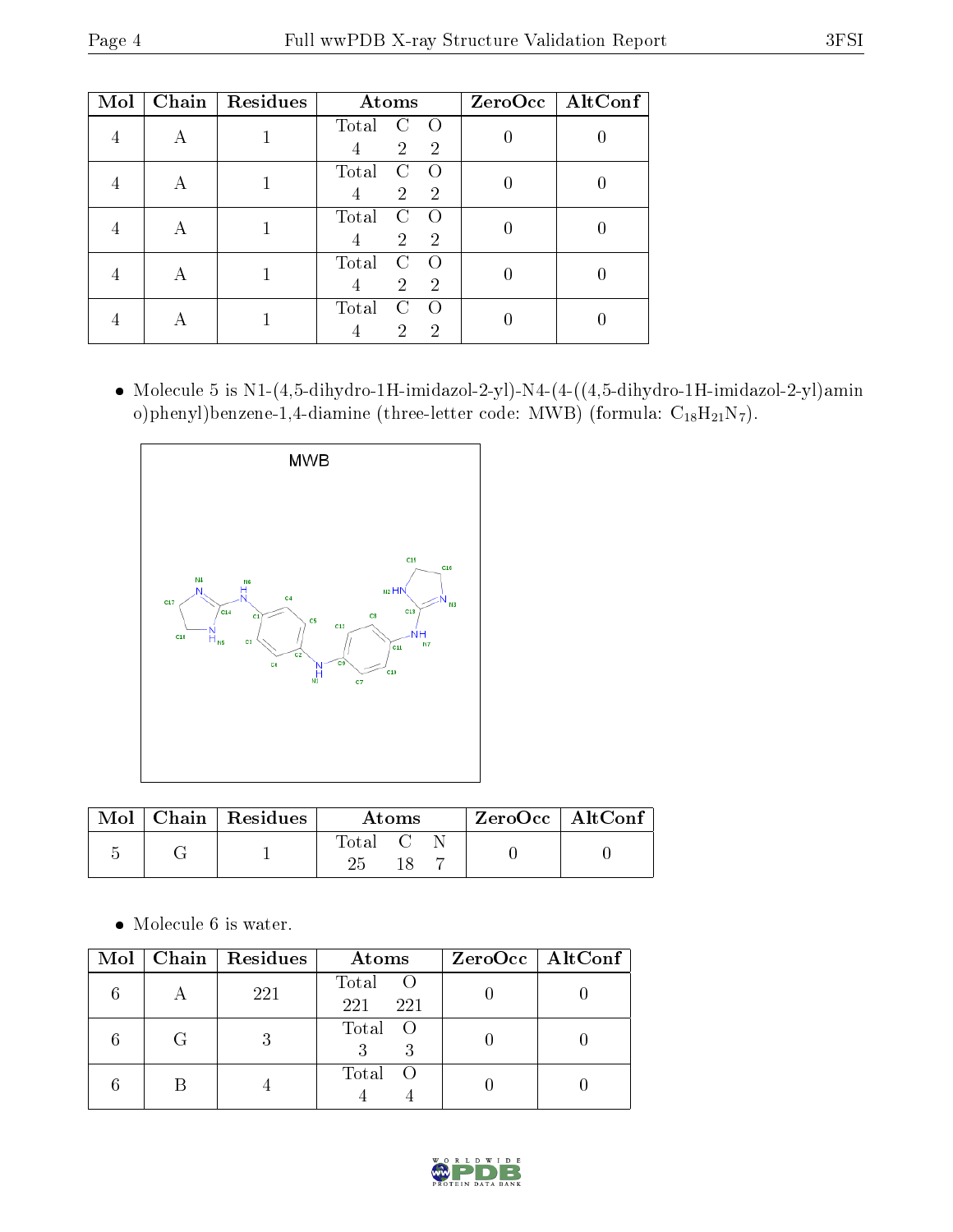# 3 Residue-property plots  $(i)$

These plots are drawn for all protein, RNA and DNA chains in the entry. The first graphic for a chain summarises the proportions of the various outlier classes displayed in the second graphic. The second graphic shows the sequence view annotated by issues in geometry and electron density. Residues are color-coded according to the number of geometric quality criteria for which they contain at least one outlier: green  $= 0$ , yellow  $= 1$ , orange  $= 2$  and red  $= 3$  or more. A red dot above a residue indicates a poor fit to the electron density (RSRZ  $> 2$ ). Stretches of 2 or more consecutive residues without any outlier are shown as a green connector. Residues present in the sample, but not in the model, are shown in grey.



• Molecule 1: Reverse transcriptase domain

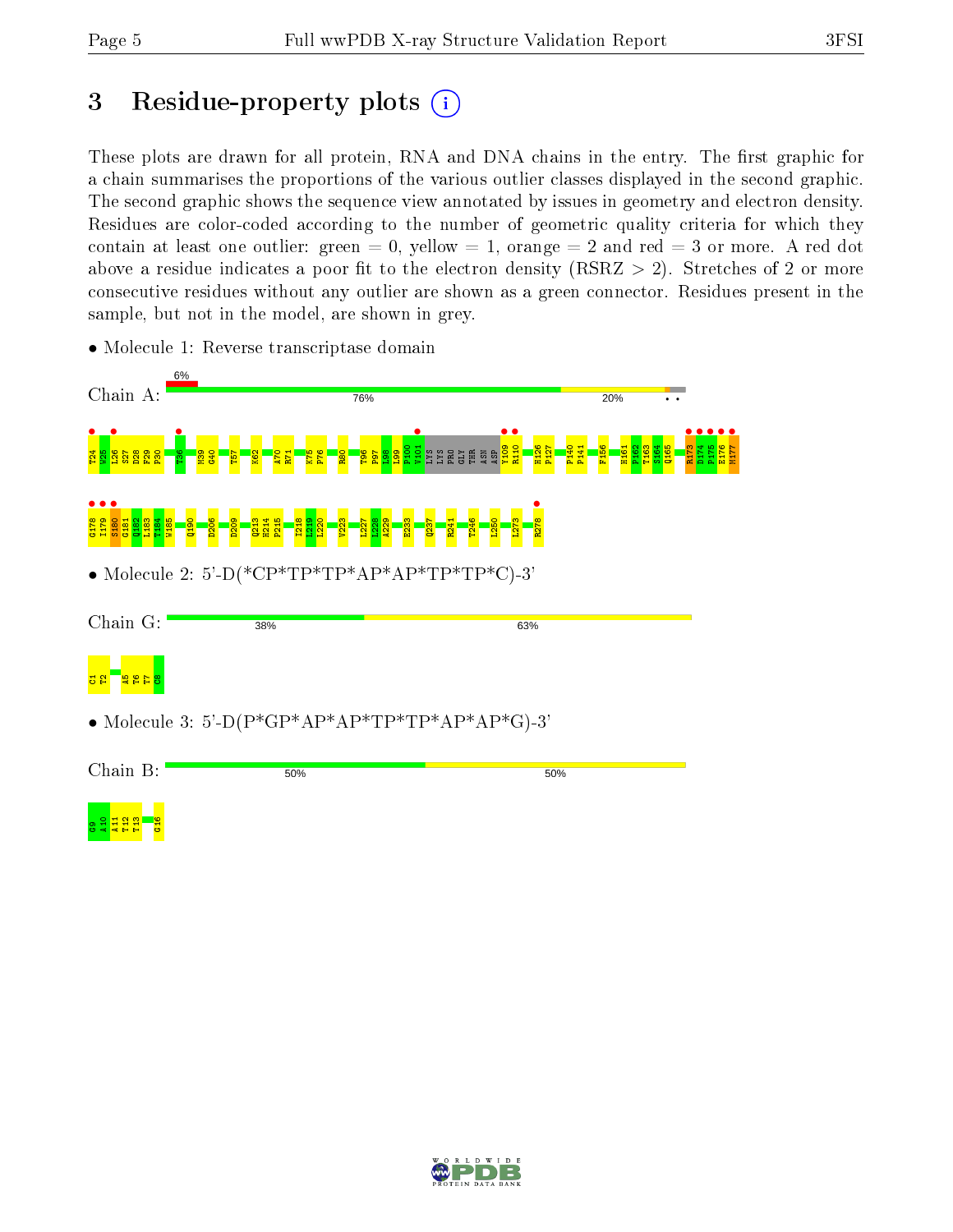## 4 Data and refinement statistics  $(i)$

| Property                                                         | Value                                                  | Source     |
|------------------------------------------------------------------|--------------------------------------------------------|------------|
| Space group                                                      | P 21 21 2                                              | Depositor  |
| Cell constants                                                   | $145.59\text{\AA}$ $46.57\text{\AA}$<br>53.74Å         | Depositor  |
| a, b, c, $\alpha$ , $\beta$ , $\gamma$                           | $90.00^\circ$<br>$90.00^{\circ}$<br>$90.00^\circ$      |            |
| Resolution $(A)$                                                 | 50.00<br>$-1.75$                                       | Depositor  |
|                                                                  | 35.19<br>$-1.75$                                       | <b>EDS</b> |
| % Data completeness                                              | $91.6(50.00-1.75)$                                     | Depositor  |
| (in resolution range)                                            | $91.6$ $(35.19-1.75)$                                  | <b>EDS</b> |
| $R_{merge}$                                                      | 0.04                                                   | Depositor  |
| $\mathrm{R}_{sym}$                                               | (Not available)                                        | Depositor  |
| $\sqrt{I/\sigma}(I) > 1$                                         | $3.76$ (at 1.75Å)                                      | Xtriage    |
| Refinement program                                               | <b>CNS</b>                                             | Depositor  |
|                                                                  | 0.254<br>0.231                                         | Depositor  |
| $R, R_{free}$                                                    | (Not available)<br>0.236                               | DCC        |
| $R_{free}$ test set                                              | No test flags present.                                 | wwPDB-VP   |
| Wilson B-factor $(A^2)$                                          | 24.2                                                   | Xtriage    |
| Anisotropy                                                       | 0.311                                                  | Xtriage    |
| Bulk solvent $k_{sol}(\text{e}/\text{A}^3), B_{sol}(\text{A}^2)$ | 0.35, 47.8                                             | <b>EDS</b> |
| L-test for $\mathrm{twinning}^2$                                 | $\overline{< L >$ = 0.49, $\overline{<}$ $L^2>$ = 0.32 | Xtriage    |
| Estimated twinning fraction                                      | No twinning to report.                                 | Xtriage    |
| $F_o, F_c$ correlation                                           | 0.94                                                   | <b>EDS</b> |
| Total number of atoms                                            | 2580                                                   | wwPDB-VP   |
| Average B, all atoms $(A^2)$                                     | 32.0                                                   | wwPDB-VP   |

Xtriage's analysis on translational NCS is as follows: The largest off-origin peak in the Patterson function is  $6.97\%$  of the height of the origin peak. No significant pseudotranslation is detected.

<sup>&</sup>lt;sup>2</sup>Theoretical values of  $\langle |L| \rangle$ ,  $\langle L^2 \rangle$  for acentric reflections are 0.5, 0.333 respectively for untwinned datasets, and 0.375, 0.2 for perfectly twinned datasets.



<span id="page-5-1"></span><span id="page-5-0"></span><sup>1</sup> Intensities estimated from amplitudes.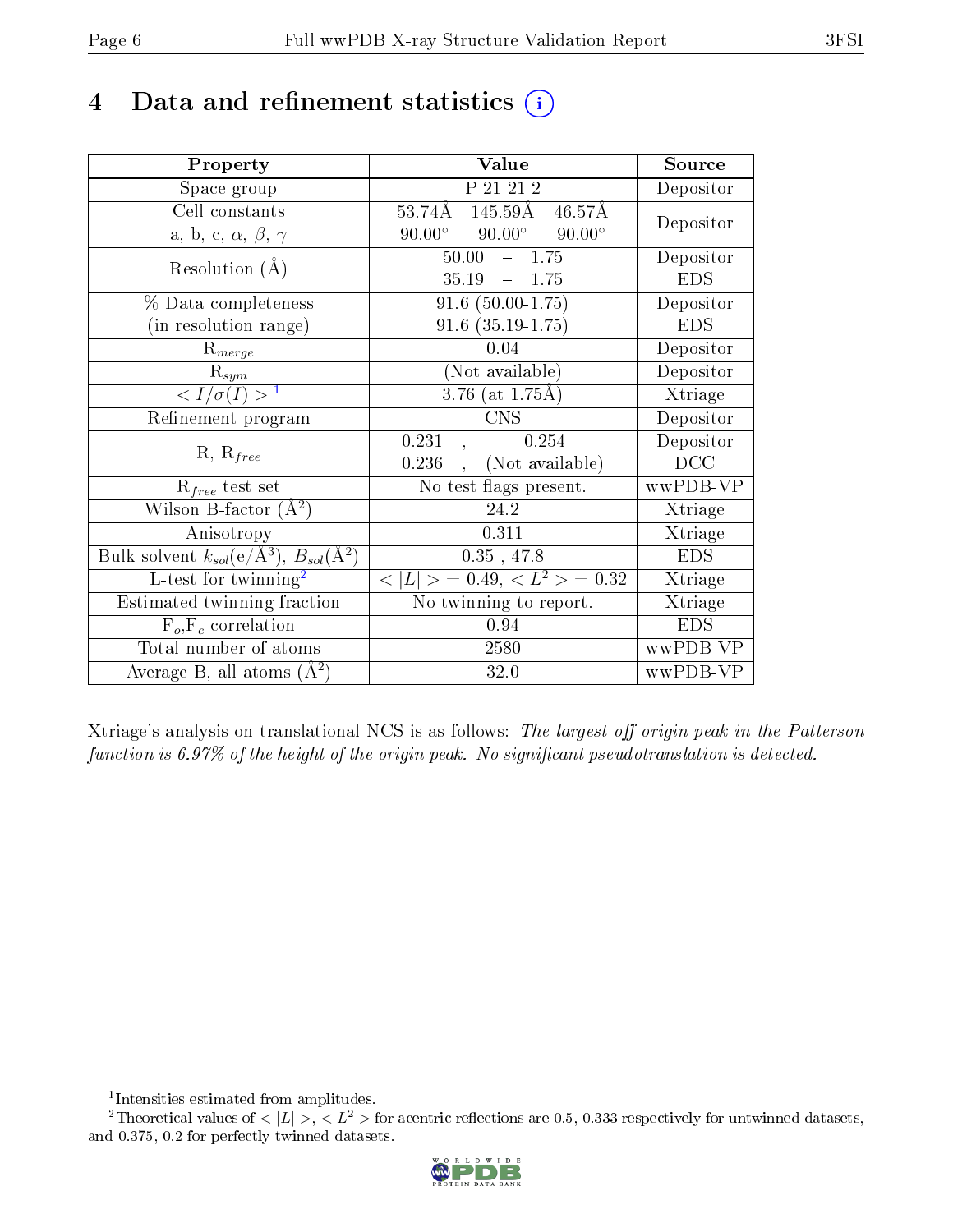# 5 Model quality  $(i)$

## 5.1 Standard geometry  $(i)$

Bond lengths and bond angles in the following residue types are not validated in this section: MWB, ACT

The Z score for a bond length (or angle) is the number of standard deviations the observed value is removed from the expected value. A bond length (or angle) with  $|Z| > 5$  is considered an outlier worth inspection. RMSZ is the root-mean-square of all Z scores of the bond lengths (or angles).

| Mol | Chain |             | Bond lengths                 | Bond angles |             |  |
|-----|-------|-------------|------------------------------|-------------|-------------|--|
|     |       | <b>RMSZ</b> | $\vert \# \vert Z \vert > 5$ | RMSZ        | # $ Z  > 5$ |  |
| 1   |       | 0.31        | 0/2035                       | 0.62        | 0/2773      |  |
| 2   | G     | 0.26        | 0/174                        | 0.69        | 0/266       |  |
| 3   | В     | 0.23        | 0/189                        | 0.68        | /290        |  |
| AĦ  | Αll   | 0.30        | /2398                        | 0.63        | /3329       |  |

There are no bond length outliers.

There are no bond angle outliers.

There are no chirality outliers.

There are no planarity outliers.

### $5.2$  Too-close contacts  $(i)$

In the following table, the Non-H and H(model) columns list the number of non-hydrogen atoms and hydrogen atoms in the chain respectively. The H(added) column lists the number of hydrogen atoms added and optimized by MolProbity. The Clashes column lists the number of clashes within the asymmetric unit, whereas Symm-Clashes lists symmetry related clashes.

| Mol |   |      | Chain   Non-H   $H (model)$ | H(added) |    | $Clashes$   Symm-Clashes |
|-----|---|------|-----------------------------|----------|----|--------------------------|
|     | A | 1982 |                             | 1995     | 48 |                          |
| 2   | G | 157  |                             | 94       |    |                          |
| ച   | B | 168  |                             | 91       |    |                          |
|     | А | 20   |                             | 15       |    |                          |
| 5   | G | 25   |                             | 21       |    |                          |
| 6   |   | 221  |                             |          |    |                          |
| 6   | В |      |                             |          |    |                          |
| 6   | G |      |                             |          |    |                          |
|     |   | 2580 |                             | 2216     | 55 |                          |

The all-atom clashscore is defined as the number of clashes found per 1000 atoms (including

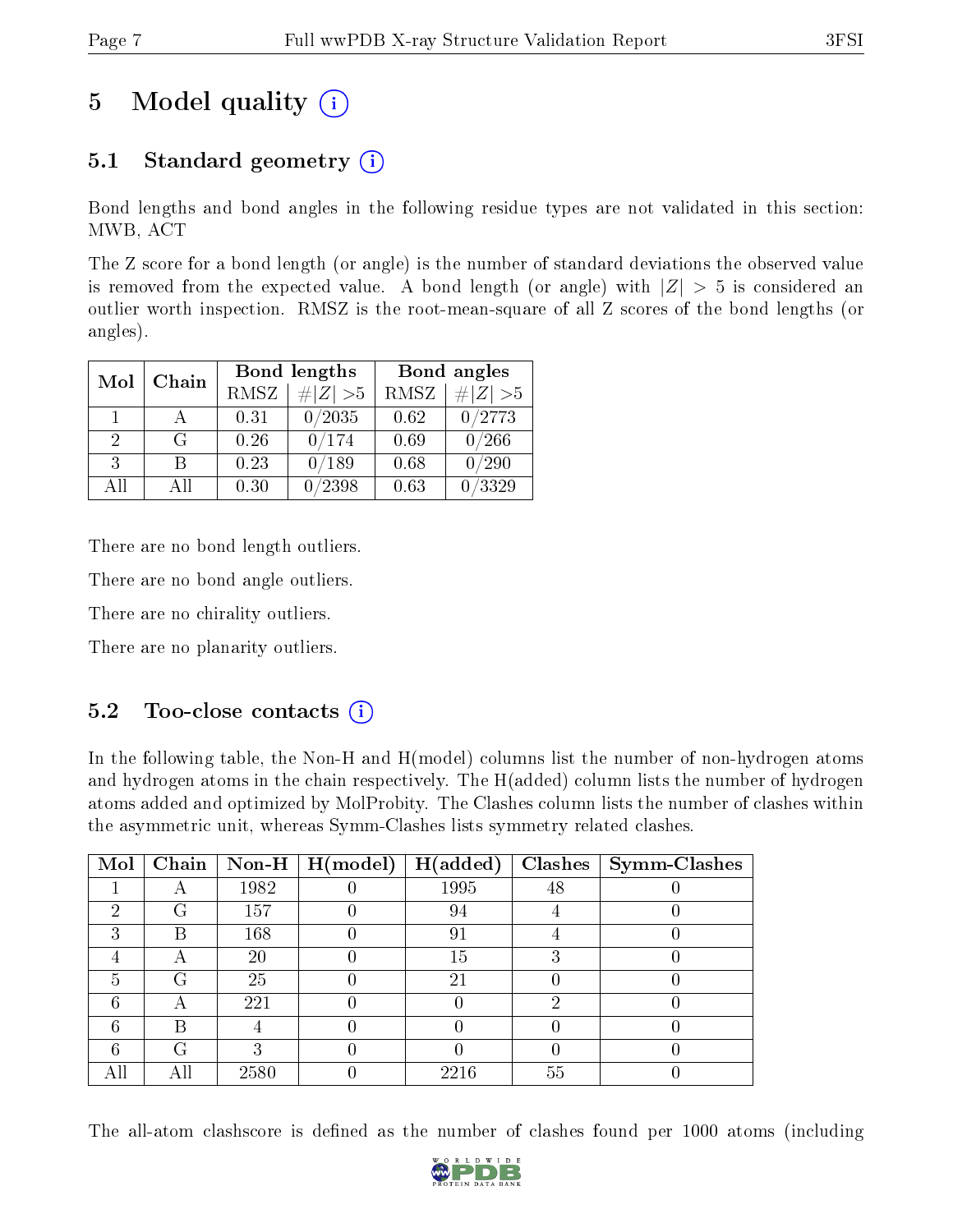hydrogen atoms). The all-atom clashscore for this structure is 12.

All (55) close contacts within the same asymmetric unit are listed below, sorted by their clash magnitude.

| Atom-1                       | Atom-2                               | Interatomic      | Clash         |  |
|------------------------------|--------------------------------------|------------------|---------------|--|
|                              |                                      | distance $(\AA)$ | overlap $(A)$ |  |
| 1: A:179: ILE: HD12          | 1:A:183:LEU:HD21                     | 1.50             | 0.93          |  |
| 1: A:62:LYS:HE2              | 1: A:62: LYS: HA                     | 1.58             | 0.84          |  |
| 1: A:24:THR:HG23             | 1:A:27:SER:HB3                       | 1.64             | 0.80          |  |
| 1:A:246:THR:O                | 1:A:250:LEU:HD13                     | 1.87             | 0.74          |  |
| 1: A: 190: GLN: HG3          | 4:A:379:ACT:H2                       | 1.76             | 0.68          |  |
| 1:A:233:GLU:O                | 1:A:237:GLN:HG3                      | 1.96             | 0.65          |  |
| 1: A:99: LEU: HD21           | 3: B: 16: DG: C6                     | 2.32             | 0.63          |  |
| 1:A:24:THR:CG2               | 1:A:27:SER:HB3                       | 2.27             | 0.63          |  |
| 1:A:173:ARG:HB3              | $1: A:173:A$ RG:HH11                 | 1.64             | 0.62          |  |
| 1:A:273:LEU:HD22             | 1: A:278: ARG: OXT                   | 2.01             | 0.60          |  |
| 1: A:206: ASP:HB3            | 1:A:250:LEU:HD23                     | 1.84             | 0.60          |  |
| 1:A:220:LEU:HD12             | 1:A:227:LEU:HD23                     | 1.84             | 0.59          |  |
| 1:A:173:ARG:NH1              | 1:A:173:ARG:HB3                      | 2.18             | 0.59          |  |
| 1: A:62: LYS:CA              | 1: A:62: LYS: HE2                    | 2.30             | 0.59          |  |
| 3: B: 11: DA: H2"            | 3:B:12:DT:H5'                        | 1.87             | 0.57          |  |
| 2:G:5:DA:H8                  | 2:G:5:DA:H5'                         | 1.72             | 0.55          |  |
| 1: A:26:LEU:HD23             | 1: A:26: LEU:O                       | 2.07             | 0.54          |  |
| 1:A:190:GLN:HG3              | 4:A:379:ACT:CH3                      | 2.38             | 0.54          |  |
| 3:B:11:DA:H2"                | 3: B: 12: DT: C5'                    | 2.38             | 0.53          |  |
| 1:A:176:GLU:O                | 1: A:177: MET:HB3                    | 2.11             | 0.52          |  |
| $1:A:\overline{161:HIS:CD2}$ | 1: A: 163: THR: HG23                 | 2.45             | 0.51          |  |
| 1:A:29:PHE:N                 | 1: A:30: PRO:HD3                     | 2.26             | 0.51          |  |
| 2:G:1:DC:H2'                 | 2:G:2:DT:H72                         | 1.93             | 0.51          |  |
| 1:A:218:ILE:HB               | 1:A:229:ALA:HB3                      | 1.91             | 0.50          |  |
| 1: A:75: LYS:HB3             | 1:A:76:PRO:HD3                       | 1.93             | 0.50          |  |
| 1: A:39:MET:HE3              | 1:A:40:GLY:H                         | 1.76             | 0.50          |  |
| 1:A:110:ARG:HB2              | 6:A:481:HOH:O                        | 2.10             | 0.50          |  |
| 1: A:173:ARG:HA              | 1:A:173:ARG:CZ                       | 2.42             | 0.50          |  |
| 1:A:213:GLN:HA               | 1:A:213:GLN:HE21                     | 1.76             | 0.50          |  |
| 1:A:213:GLN:C                | 1: A:215: PRO:HD3                    | 2.33             | 0.48          |  |
| 1:A:161:HIS:HD2              | 1:A:163:THR:H                        | 1.62             | 0.48          |  |
| 1:A:179:ILE:CD1              | 1:A:183:LEU:HD21                     | 2.35             | 0.47          |  |
| 2:G:5:DA:H5'                 | 2:G:5:DA:CS                          | 2.49             | 0.47          |  |
| 1:A:213:GLN:HA               | 1: A:213: GLN:NE2                    | 2.30             | 0.46          |  |
| 1:A:177:MET:O                | $1:A:177:\overline{\mathrm{MET:SD}}$ | 2.75             | 0.45          |  |
| 1:A:237:GLN:O                | 1:A:241:ARG:HG3                      | 2.17             | 0.45          |  |
| 1: A: 165: GLN: HG2          | 1:A:185:TRP:O                        | 2.16             | 0.44          |  |
| 1: A:179: ILE: O             | 1: A: 180: SER: C                    | 2.55             | 0.44          |  |

Continued on next page...

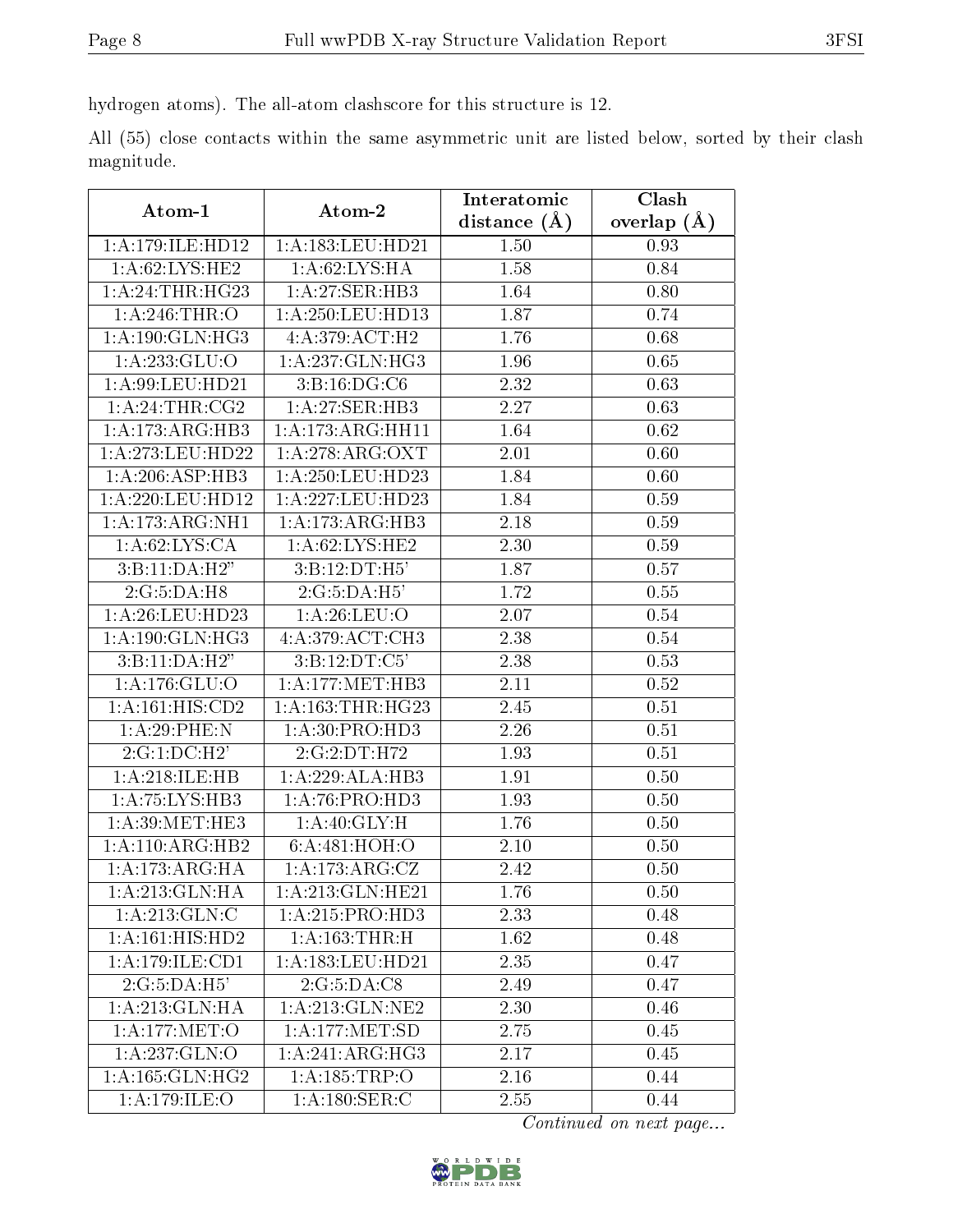| Atom-1                         | Atom-2               | Interatomic<br>distance $(\AA)$ | Clash<br>overlap $(A)$ |
|--------------------------------|----------------------|---------------------------------|------------------------|
| 1: A:110: ARG: HG3             | 1: A:110: ARG: HH11  | 1.83                            | 0.43                   |
| $1: A:80: ARG: H\overline{G2}$ | 1:A:80:ARG:HH11      | 1.83                            | 0.43                   |
| 1: A: 161: HIS: HD2            | 1: A: 163: THR: HG23 | 1.83                            | 0.43                   |
| 2:G:6:DT:H1'                   | 2:G:7:DT:H5"         | 2.00                            | 0.42                   |
| 1: A:39:MET:HE3                | 1:A:40:GLY:N         | 2.34                            | 0.42                   |
| 1:A:214:HIS:N                  | 1: A:215: PRO:HD3    | 2.34                            | 0.42                   |
| 1:A:70:ALA:HA                  | 1: A:109:TYR:CE2     | 2.54                            | 0.42                   |
| 1: A:161: HIS: CD2             | 1: A: 163: THEN:H    | 2.37                            | 0.42                   |
| 1: A:173: ARG: HH22            | 1:A:178:GLY:HA3      | 1.84                            | 0.42                   |
| 3: B: 12: DT:H2"               | 3: B: 13: DT: O5'    | 2.20                            | 0.41                   |
| 1:A:209:ASP:O                  | 1: A:213: GLN: HG2   | 2.21                            | 0.41                   |
| 1: A:57:THR:HG22               | 6: A:289: HOH:O      | 2.20                            | 0.41                   |
| 1: A:96:THR:HA                 | 1:A:97:PRO:HD3       | 1.87                            | 0.41                   |
| 1: A:71: ARG:HB2               | 1:A:71:ARG:NH1       | 2.36                            | 0.41                   |
| 1: A:140: PRO:HA               | 1:A:141:PRO:HD3      | 1.85                            | 0.40                   |
| 1: A:156:PHE:CE1               | 4:A:379:ACT:H3       | 2.56                            | 0.40                   |
| 1: A:126: HIS: HA              | 1: A: 127: PRO: HD3  | 1.93                            | 0.40                   |

Continued from previous page...

There are no symmetry-related clashes.

#### 5.3 Torsion angles (i)

#### 5.3.1 Protein backbone (i)

In the following table, the Percentiles column shows the percent Ramachandran outliers of the chain as a percentile score with respect to all X-ray entries followed by that with respect to entries of similar resolution.

The Analysed column shows the number of residues for which the backbone conformation was analysed, and the total number of residues.

| Mol Chain | Analysed                                          |  | Favoured   Allowed   Outliers   Percentiles |  |
|-----------|---------------------------------------------------|--|---------------------------------------------|--|
|           | $244/255 (96\%)$   235 (96\%)   6 (2\%)   3 (1\%) |  | 13 3                                        |  |

All (3) Ramachandran outliers are listed below:

| Mol | Chain | Res | Type  |
|-----|-------|-----|-------|
|     |       | 180 | NH)H  |
|     |       | 181 | 64 L. |
|     |       | 223 |       |

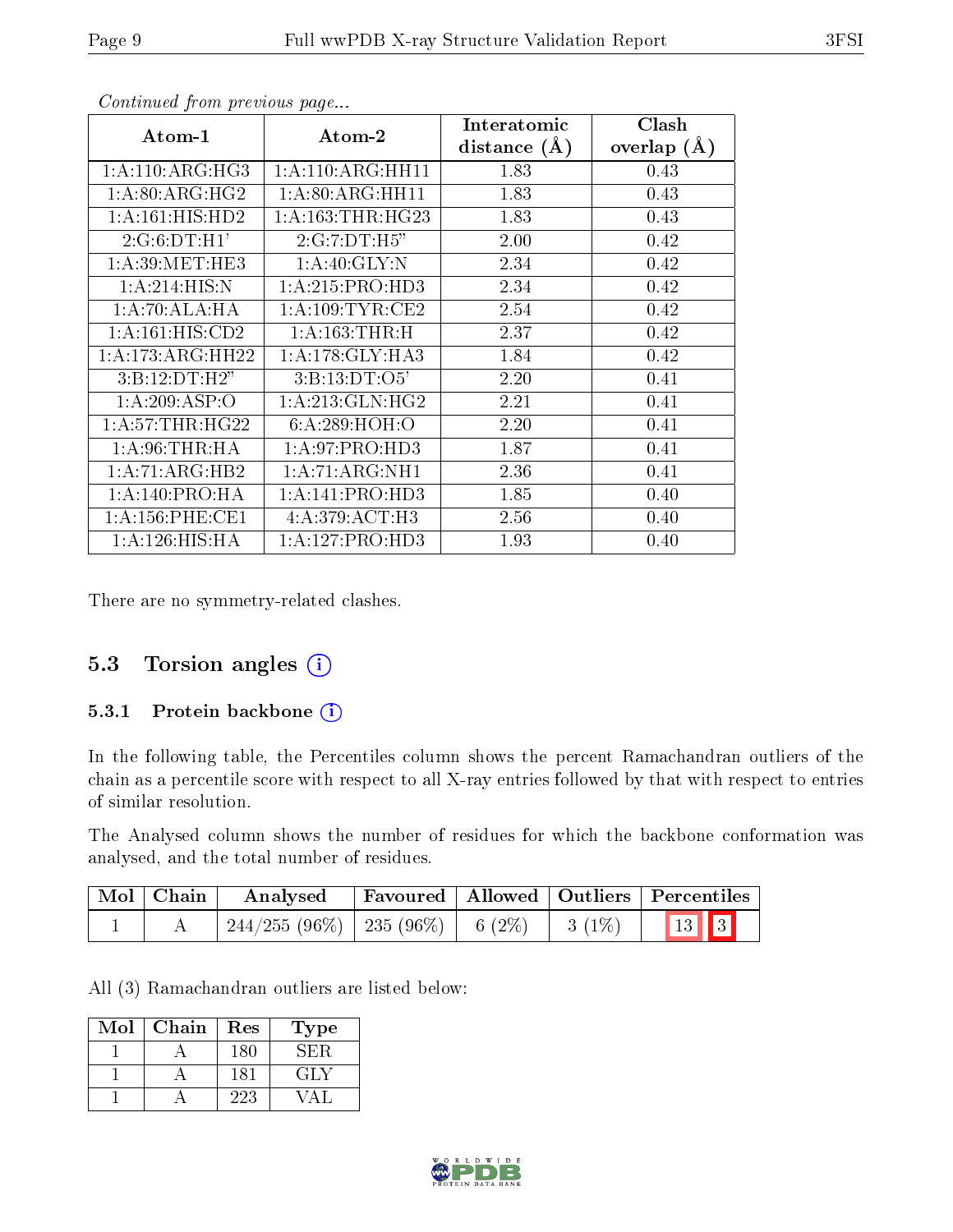#### 5.3.2 Protein sidechains  $(i)$

In the following table, the Percentiles column shows the percent sidechain outliers of the chain as a percentile score with respect to all X-ray entries followed by that with respect to entries of similar resolution.

The Analysed column shows the number of residues for which the sidechain conformation was analysed, and the total number of residues.

| $\mid$ Mol $\mid$ Chain $\mid$ | Analysed   Rotameric   Outliers   Percentiles |  |  |  |
|--------------------------------|-----------------------------------------------|--|--|--|
|                                | 217/224 (97%)   214 (99%)   3 (1%)   67   52  |  |  |  |

All (3) residues with a non-rotameric sidechain are listed below:

| $\operatorname{Mol}$ | Chain | $\operatorname{Res}% \left( \mathcal{N}\right) \equiv\operatorname{Res}(\mathcal{N}_{0})\cap\mathcal{N}_{1}$ | Type       |
|----------------------|-------|--------------------------------------------------------------------------------------------------------------|------------|
|                      |       | 28                                                                                                           |            |
|                      |       | 173                                                                                                          | $\rm{ARG}$ |
|                      |       |                                                                                                              |            |

Some sidechains can be flipped to improve hydrogen bonding and reduce clashes. All (5) such sidechains are listed below:

| Mol | Chain | Res | <b>Type</b> |
|-----|-------|-----|-------------|
|     |       | 77  | <b>HIS</b>  |
|     |       | 84  | <b>GLN</b>  |
|     |       | 161 | <b>HIS</b>  |
|     |       | 213 | <b>GLN</b>  |
|     |       | 263 | <b>GLN</b>  |

#### 5.3.3 RNA (i)

There are no RNA molecules in this entry.

### 5.4 Non-standard residues in protein, DNA, RNA chains  $(i)$

There are no non-standard protein/DNA/RNA residues in this entry.

#### 5.5 Carbohydrates  $(i)$

There are no carbohydrates in this entry.

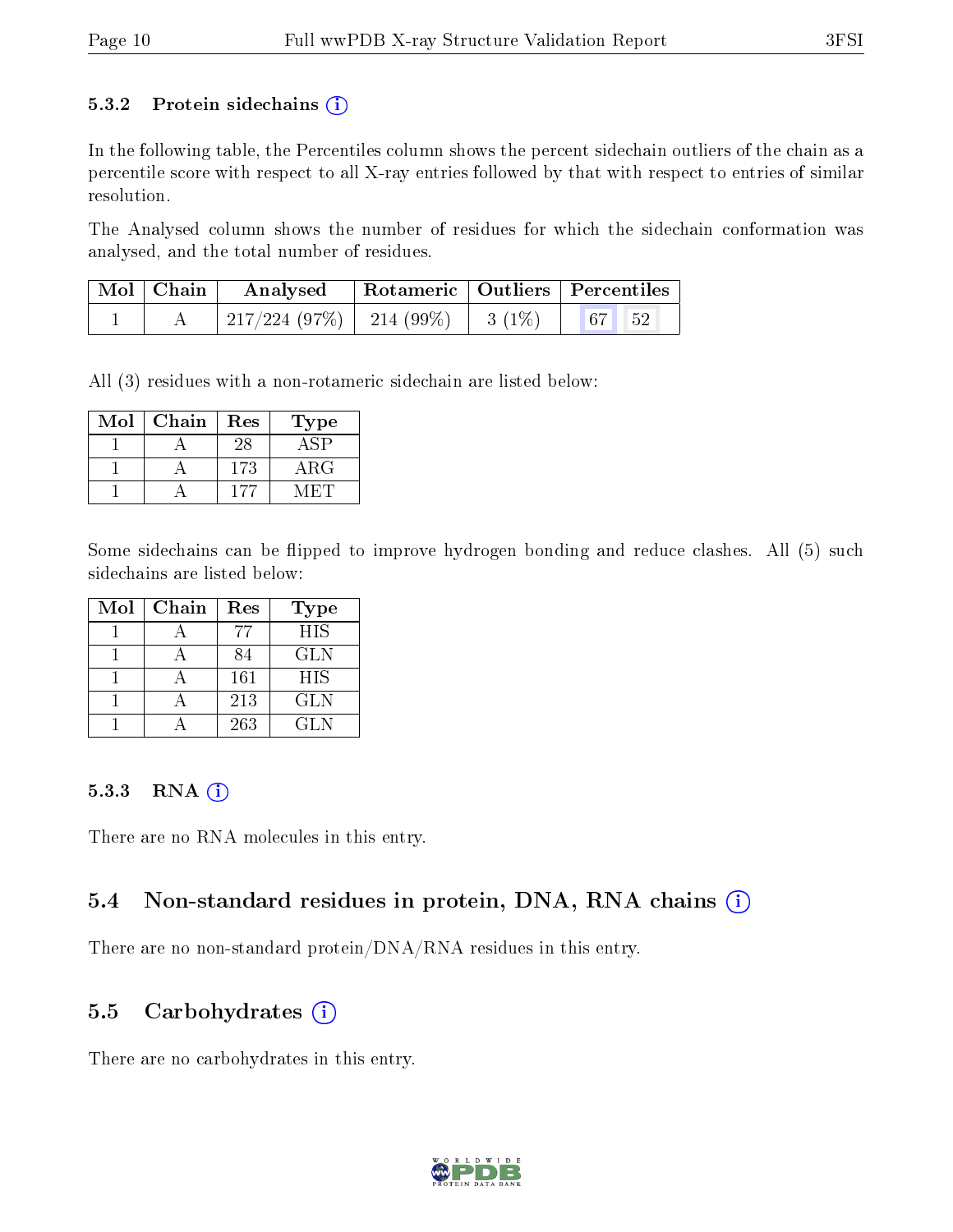### 5.6 Ligand geometry (i)

6 ligands are modelled in this entry.

In the following table, the Counts columns list the number of bonds (or angles) for which Mogul statistics could be retrieved, the number of bonds (or angles) that are observed in the model and the number of bonds (or angles) that are dened in the Chemical Component Dictionary. The Link column lists molecule types, if any, to which the group is linked. The Z score for a bond length (or angle) is the number of standard deviations the observed value is removed from the expected value. A bond length (or angle) with  $|Z| > 2$  is considered an outlier worth inspection. RMSZ is the root-mean-square of all Z scores of the bond lengths (or angles).

| Mol            | Type       | Chain | Res | $\mathop{\rm Link}\nolimits$ |            | Bond lengths |             |          | Bond angles |           |
|----------------|------------|-------|-----|------------------------------|------------|--------------|-------------|----------|-------------|-----------|
|                |            |       |     |                              | Counts     | RMSZ         | # $ Z  > 2$ | Counts   | RMSZ        | Z  > 2    |
| 4              | <b>ACT</b> | А     | 379 |                              | 1,3,3      | 4.63         | $1(100\%)$  | 0,3,3    | 0.00        |           |
| 4              | ACT        | А     | 378 |                              | 1, 3, 3    | 5.93         | $1(100\%)$  | 0,3,3    | 0.00        |           |
| $\overline{4}$ | ACT        | А     | 380 |                              | 1, 3, 3    | 5.74         | $1(100\%)$  | 0,3,3    | 0.00        |           |
| 4              | ACT        | А     | 382 |                              | 1, 3, 3    | 5.68         | $1(100\%)$  | 0,3,3    | 0.00        |           |
| 4              | ACT        | А     | 381 |                              | 1, 3, 3    | 5.97         | $1(100\%)$  | 0,3,3    | 0.00        |           |
| $\overline{5}$ | <b>MWB</b> | G     | 9   | $\overline{a}$               | 26, 28, 28 | 6.81         | 17(65%)     | 31,37,37 | 1.55        | $9(29\%)$ |

In the following table, the Chirals column lists the number of chiral outliers, the number of chiral centers analysed, the number of these observed in the model and the number defined in the Chemical Component Dictionary. Similar counts are reported in the Torsion and Rings columns. '-' means no outliers of that kind were identified.

|     |  |  | Mol   Type   Chain   Res   Link   Chirals   Torsions   Rings |  |
|-----|--|--|--------------------------------------------------------------|--|
| MWB |  |  | $0/12/26/26$   $0/4/4/4$                                     |  |

All (22) bond length outliers are listed below:

| Mol            | Chain | Res | <b>Type</b> | Atoms     | Z     | Observed $(A)$ | Ideal(A) |
|----------------|-------|-----|-------------|-----------|-------|----------------|----------|
| 5              | G     | 9   | MWB         | $C12-C8$  | 11.77 | 1.60           | 1.38     |
| $\overline{5}$ | G     | 9   | MWB         | $C5-C2$   | 11.40 | 1.58           | 1.39     |
| $\overline{5}$ | G     | 9   | MWB         | $C12-C9$  | 11.38 | 1.58           | 1.39     |
| 5              | G     | 9   | <b>MWB</b>  | $C5-C4$   | 10.82 | 1.58           | 1.38     |
| 5              | G     | 9   | MWB         | $C4-C1$   | 10.81 | 1.57           | 1.39     |
| 5              | G     | 9   | MWB         | $C8-C11$  | 10.46 | 1.56           | 1.39     |
| 5              | G     | 9   | MWB         | $C7-C9$   | 10.36 | 1.56           | 1.39     |
| 5              | G     | 9   | MWB         | $C6-C2$   | 10.00 | 1.56           | 1.39     |
| 5              | G     | 9   | MWB         | $C10-C11$ | 8.53  | 1.53           | 1.39     |
| 5              | G     | 9   | <b>MWB</b>  | $C3-C1$   | 8.50  | 1.53           | 1.39     |
| 4              | А     | 381 | ACT         | $CH3-C$   | 5.97  | 1.56           | 1.48     |
| 4              | А     | 378 | ACT         | $CH3-C$   | 5.93  | 1.56           | 1.48     |

Continued on next page...

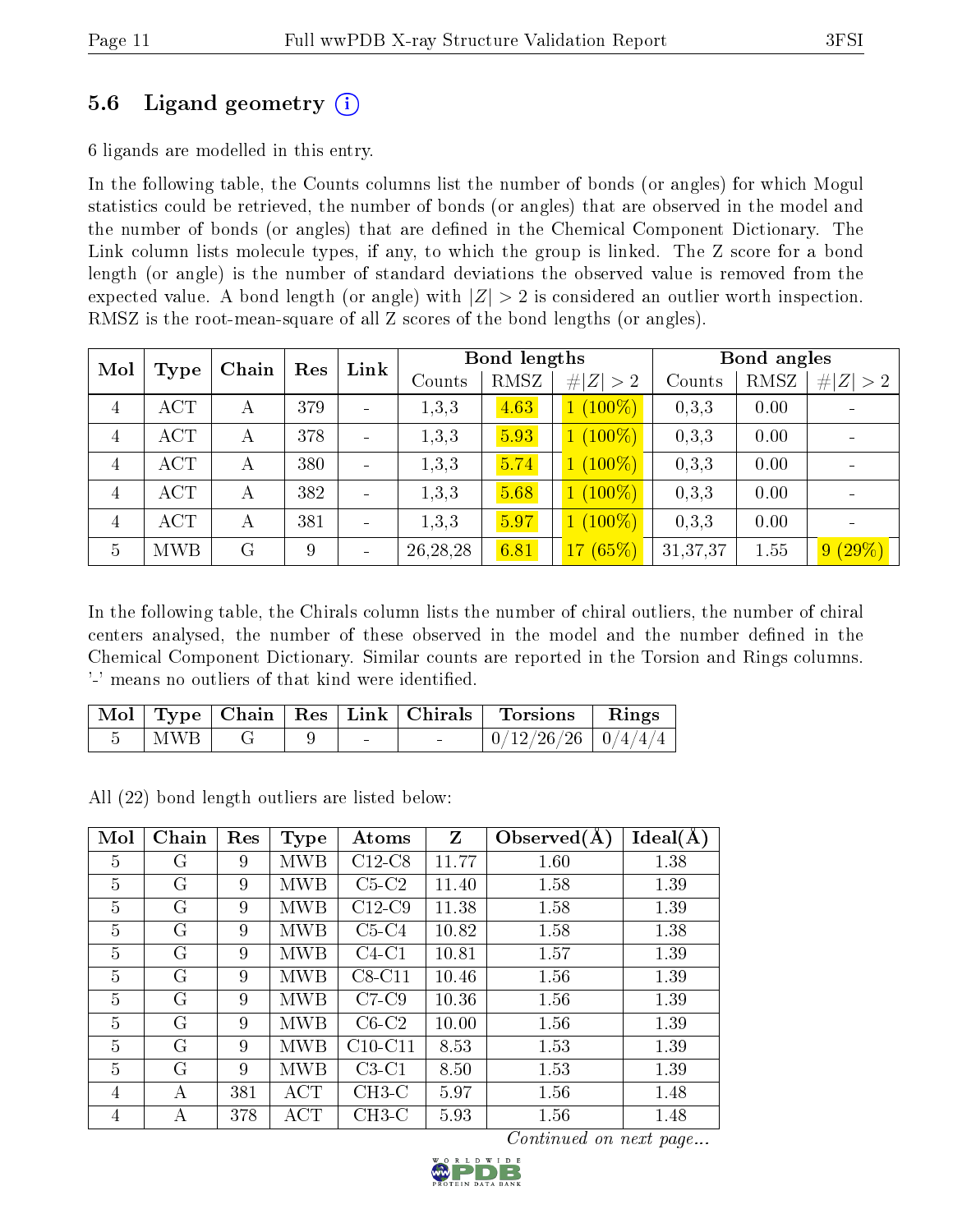| Mol            | Chain        | Res | <b>Type</b> | Atoms    | Z    | Observed $(A)$ | Ideal(A |
|----------------|--------------|-----|-------------|----------|------|----------------|---------|
| 4              | А            | 380 | <b>ACT</b>  | $CH3-C$  | 5.74 | 1.56           | 1.48    |
| 4              | А            | 382 | ACT         | $CH3-C$  | 5.68 | 1.56           | 1.48    |
| $\overline{5}$ | G            | 9   | MWB         | $C10-C7$ | 5.62 | 1.49           | 1.38    |
| 5              | G            | 9   | MWB         | $C6-C3$  | 4.80 | 1.47           | 1.38    |
| $\overline{4}$ | A            | 379 | ACT         | $CH3-C$  | 4.63 | 1.54           | 1.48    |
| $\overline{5}$ | $\mathcal G$ | 9   | MWB         | $C2-N1$  | 4.14 | 1.49           | 1.40    |
| $\overline{5}$ | G            | 9   | MWB         | $C13-N2$ | 3.22 | 1.40           | 1.35    |
| $\overline{5}$ | G            | 9   | MWB         | $C13-N7$ | 3.05 | 1.41           | 1.36    |
| 5              | G            | 9   | МWВ         | $C11-N7$ | 2.96 | 1.47           | 1.41    |
| $\overline{5}$ | G            | 9   | MWB         | $C1-N6$  | 2.21 | 1.46           | 1.41    |

Continued from previous page...

All (9) bond angle outliers are listed below:

| Mol            | Chain | Res | Type       | Atoms        | Z       | Observed $(°)$ | $\text{Ideal}({}^o)$ |
|----------------|-------|-----|------------|--------------|---------|----------------|----------------------|
| $\overline{5}$ | G     | 9   | <b>MWB</b> | $C3-C6-C2$   | 3.21    | 124.01         | 120.30               |
| 5              | G     | 9   | <b>MWB</b> | $C9-N1-C2$   | 3.09    | 137.07         | 128.30               |
| 5              | G     | 9   | <b>MWB</b> | $C10-C7-C9$  | 2.91    | 123.66         | 120.30               |
| 5              | G     | 9   | MWB        | C17-C18-N5   | 2.47    | 104.55         | 101.69               |
| 5              | G     | 9   | MWB        | $C12-C9-C7$  | $-2.38$ | 115.77         | 119.03               |
| 5              | G     | 9   | <b>MWB</b> | $C7-C9-N1$   | 2.30    | 128.34         | 120.64               |
| 5              | G     | 9   | <b>MWB</b> | $C6-C2-C5$   | $-2.18$ | 116.06         | 119.03               |
| 5              | G     | 9   | <b>MWB</b> | C11-N7-C13   | 2.11    | 132.44         | 126.53               |
| 5              | G     | 9   | MWB        | $C16-C15-N2$ | 2.06    | 104.08         | 101.69               |

There are no chirality outliers.

There are no torsion outliers.

There are no ring outliers.

1 monomer is involved in 3 short contacts:

|  |           | Mol   Chain   Res   Type   Clashes   Symm-Clashes |
|--|-----------|---------------------------------------------------|
|  | 379   ACT |                                                   |

The following is a two-dimensional graphical depiction of Mogul quality analysis of bond lengths, bond angles, torsion angles, and ring geometry for all instances of the Ligand of Interest. In addition, ligands with molecular weight > 250 and outliers as shown on the validation Tables will also be included. For torsion angles, if less then 5% of the Mogul distribution of torsion angles is within 10 degrees of the torsion angle in question, then that torsion angle is considered an outlier. Any bond that is central to one or more torsion angles identified as an outlier by Mogul will be highlighted in the graph. For rings, the root-mean-square deviation (RMSD) between the ring in question and similar rings identified by Mogul is calculated over all ring torsion angles. If the average RMSD is greater than 60 degrees and the minimal RMSD between the ring in question and

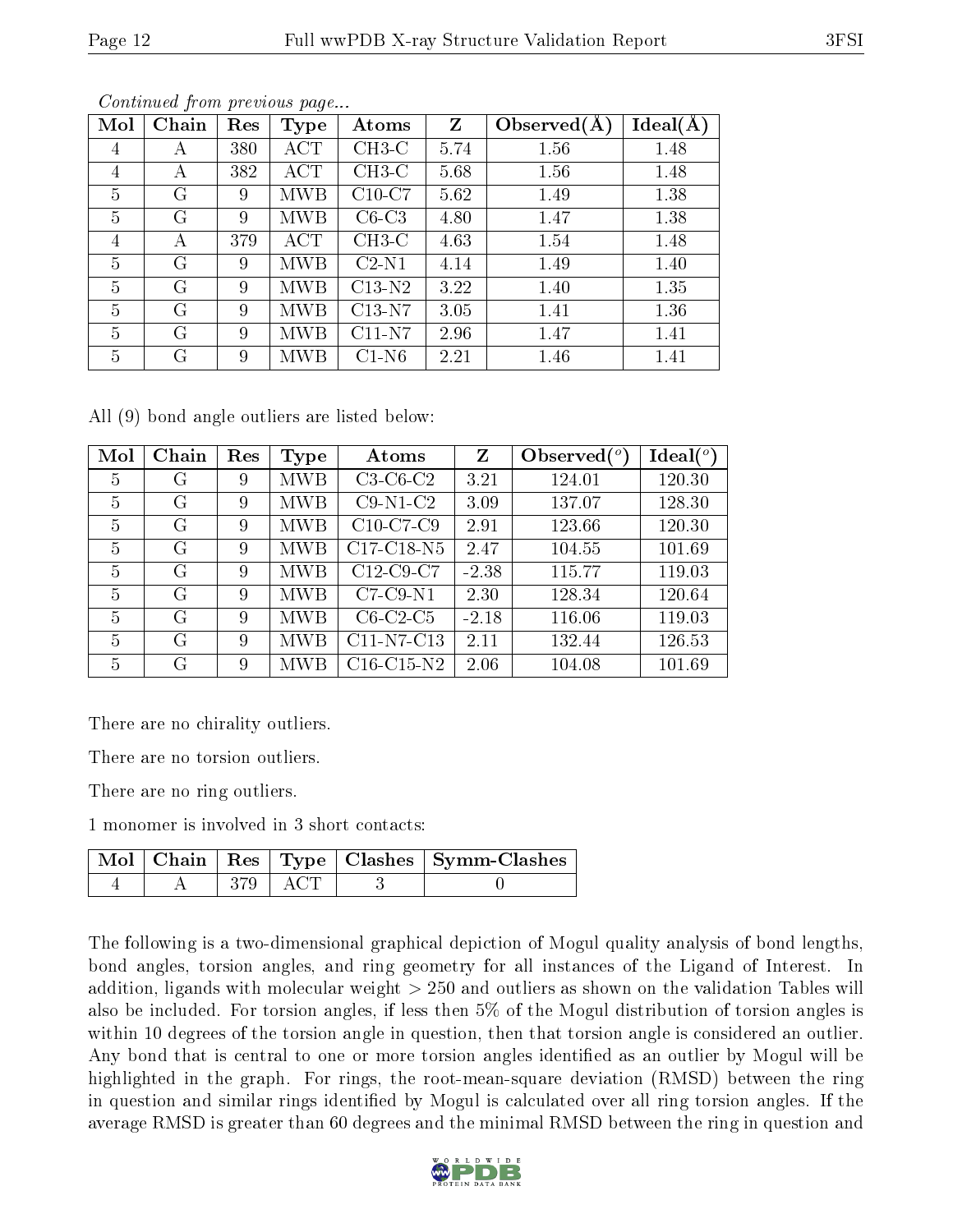any Mogul-identified rings is also greater than 60 degrees, then that ring is considered an outlier. The outliers are highlighted in purple. The color gray indicates Mogul did not find sufficient equivalents in the CSD to analyse the geometry.



### 5.7 [O](https://www.wwpdb.org/validation/2017/XrayValidationReportHelp#nonstandard_residues_and_ligands)ther polymers  $(i)$

There are no such residues in this entry.

### 5.8 Polymer linkage issues  $(i)$

There are no chain breaks in this entry.

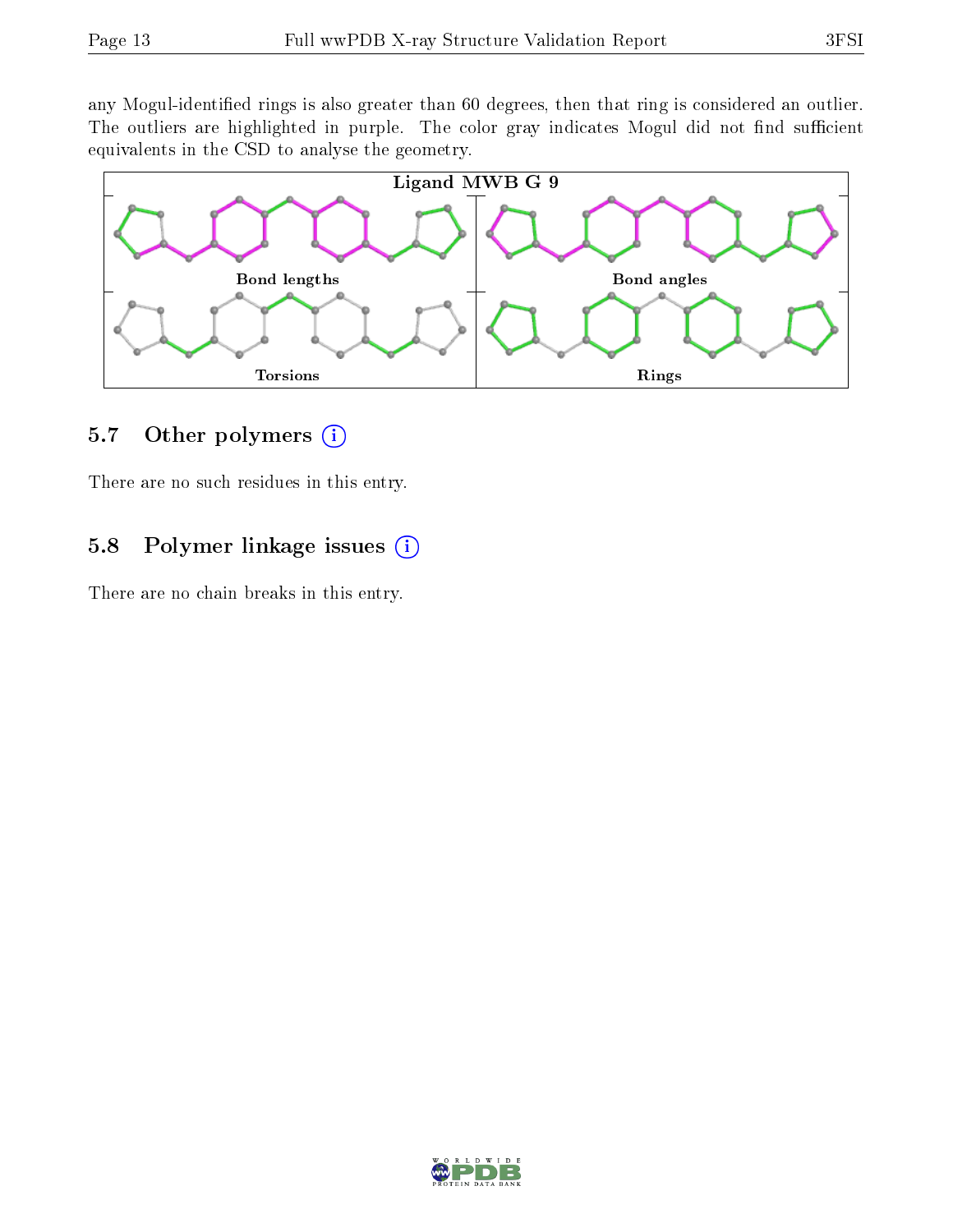# 6 Fit of model and data  $(i)$

## 6.1 Protein, DNA and RNA chains  $(i)$

In the following table, the column labelled  $#RSRZ> 2'$  contains the number (and percentage) of RSRZ outliers, followed by percent RSRZ outliers for the chain as percentile scores relative to all X-ray entries and entries of similar resolution. The OWAB column contains the minimum, median,  $95<sup>th</sup>$  percentile and maximum values of the occupancy-weighted average B-factor per residue. The column labelled ' $Q< 0.9$ ' lists the number of (and percentage) of residues with an average occupancy less than 0.9.

| Mol | Chain | Analysed      | ${ <\hspace{-1.5pt}{\mathrm{RSRZ}} \hspace{-1.5pt}>}$ | $\rm \#RSRZ{>}2$         | $OWAB(A^2)$    | Q <sub>0.9</sub> |
|-----|-------|---------------|-------------------------------------------------------|--------------------------|----------------|------------------|
|     |       | 248/255(97%)  | 0.54                                                  | $15(6\%)$ 21<br>27       | 16, 26, 47, 67 |                  |
|     | G     | $8/8$ (100\%) | 0.60                                                  | $\vert$ 100<br>$0$ 100   | 45, 50, 55, 56 |                  |
| 3   | B     | $8/8$ (100\%) | 0.41                                                  | $\vert$ 100<br>$0$   100 | 28, 45, 50, 56 |                  |
| All | All   | 264/271(97%)  | 0.54                                                  | 15(5%)<br> 23 <br>29     | 16, 27, 50, 67 |                  |

All (15) RSRZ outliers are listed below:

| Mol          | Chain            | $\operatorname{Res}% \left( \mathcal{N}\right) \equiv\operatorname{Res}(\mathcal{N}_{0},\mathcal{N}_{0})$ | Type                           | <b>RSRZ</b> |
|--------------|------------------|-----------------------------------------------------------------------------------------------------------|--------------------------------|-------------|
| $\mathbf{1}$ | A                | 179                                                                                                       | ILE                            | 11.2        |
| $\mathbf 1$  | А                | 178                                                                                                       | <b>GLY</b>                     | 11.0        |
| $\mathbf{1}$ | $\boldsymbol{A}$ | 180                                                                                                       | SER                            | 9.1         |
| $\mathbf 1$  | А                | 177                                                                                                       | MET                            | 5.8         |
| $\mathbf{1}$ | А                | 175                                                                                                       | <b>PRO</b>                     | 4.4         |
| $\mathbf{1}$ | $\boldsymbol{A}$ | 174                                                                                                       | $\overline{\text{A}}\text{SP}$ | 4.1         |
| $\mathbf 1$  | А                | 173                                                                                                       | ${\rm ARG}$                    | 3.4         |
| $\mathbf{1}$ | $\bf{A}$         | 101                                                                                                       | <b>VAL</b>                     | 3.0         |
| $\mathbf{1}$ | $\boldsymbol{A}$ | 110                                                                                                       | $\rm{ARG}$                     | 2.7         |
| $\mathbf 1$  | $\overline{A}$   | 109                                                                                                       | TYR                            | 2.7         |
| $\mathbf{1}$ | A                | 26                                                                                                        | LEU                            | 2.6         |
| $\mathbf{1}$ | $\overline{A}$   | 176                                                                                                       | GLU                            | 2.4         |
| $\mathbf 1$  | А                | 278                                                                                                       | $\rm{ARG}$                     | 2.3         |
| $\mathbf{1}$ | $\bf{A}$         | 36                                                                                                        | THR                            | 2.3         |
| $\mathbf{1}$ | A                | 24                                                                                                        | THR                            | 2.2         |

### 6.2 Non-standard residues in protein, DNA, RNA chains  $(i)$

There are no non-standard protein/DNA/RNA residues in this entry.

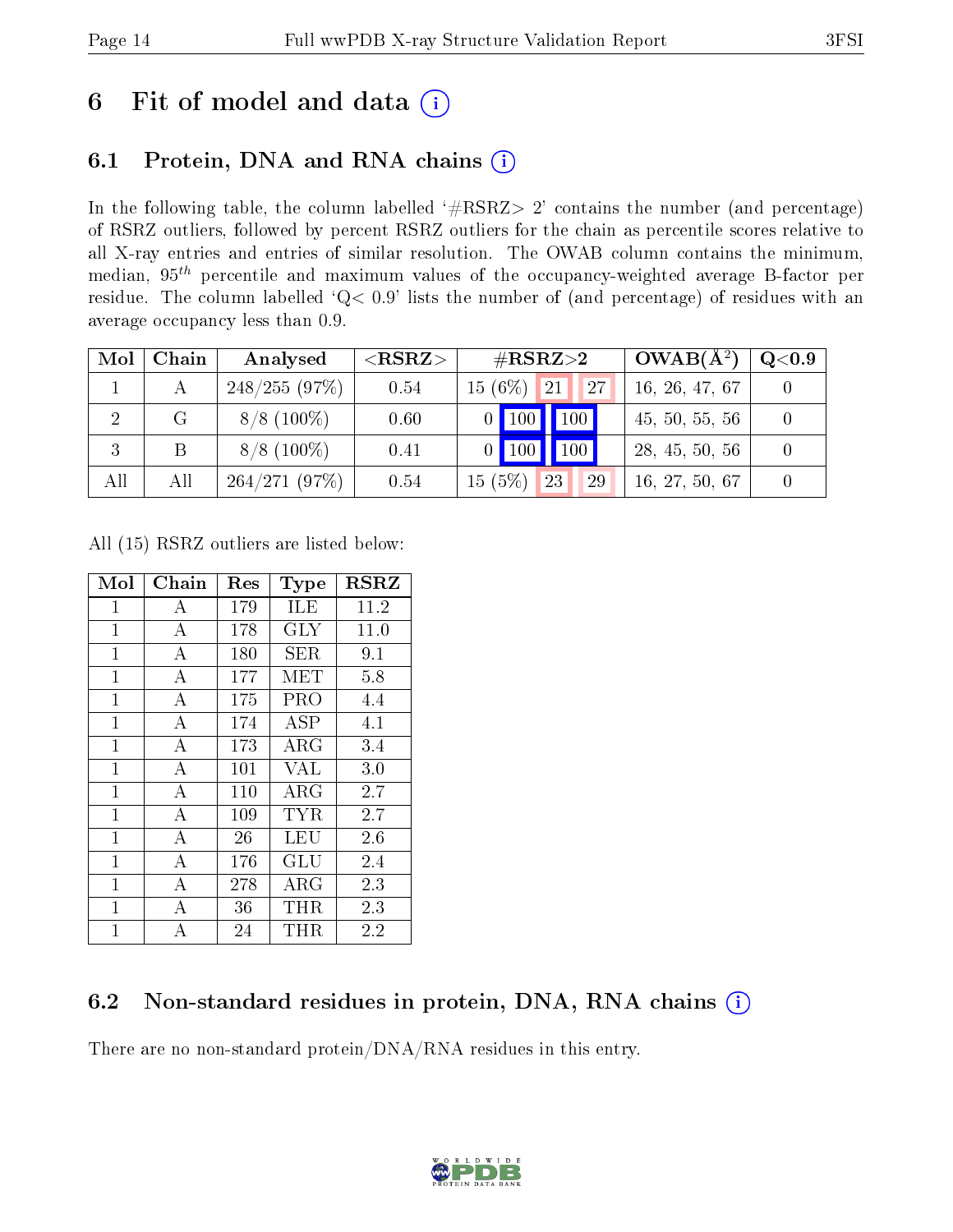### 6.3 Carbohydrates (i)

There are no carbohydrates in this entry.

### 6.4 Ligands  $(i)$

In the following table, the Atoms column lists the number of modelled atoms in the group and the number defined in the chemical component dictionary. The B-factors column lists the minimum, median,  $95<sup>th</sup>$  percentile and maximum values of B factors of atoms in the group. The column labelled 'Q< 0.9' lists the number of atoms with occupancy less than 0.9.

| Mol            | <b>Type</b> | Chain | Res | Atoms | <b>RSCC</b> | <b>RSR</b> | <b>B</b> -factors( $\overline{A^2}$ ) | Q <sub>0.9</sub> |
|----------------|-------------|-------|-----|-------|-------------|------------|---------------------------------------|------------------|
| $\overline{4}$ | <b>ACT</b>  |       | 381 | 4/4   | 0.34        | 0.27       | 55, 55, 56, 56                        |                  |
| $\overline{4}$ | <b>ACT</b>  |       | 379 | 4/4   | 0.71        | 0.22       | 42, 42, 43, 44                        |                  |
| 5              | <b>MWB</b>  | G     | 9   | 25/25 | 0.82        | 0.28       | 47, 49, 55, 56                        |                  |
|                | <b>ACT</b>  |       | 378 | 4/4   | 0.84        | 0.16       | 51, 52, 52, 52                        |                  |
|                | <b>ACT</b>  |       | 382 | 4/4   | 0.85        | 0.10       | 54, 55, 55, 56                        |                  |
|                | <b>ACT</b>  |       | 380 | 4/4   | 0.93        | 0.21       | 42, 43, 43, 44                        |                  |

The following is a graphical depiction of the model fit to experimental electron density of all instances of the Ligand of Interest. In addition, ligands with molecular weight  $> 250$  and outliers as shown on the geometry validation Tables will also be included. Each fit is shown from different orientation to approximate a three-dimensional view.